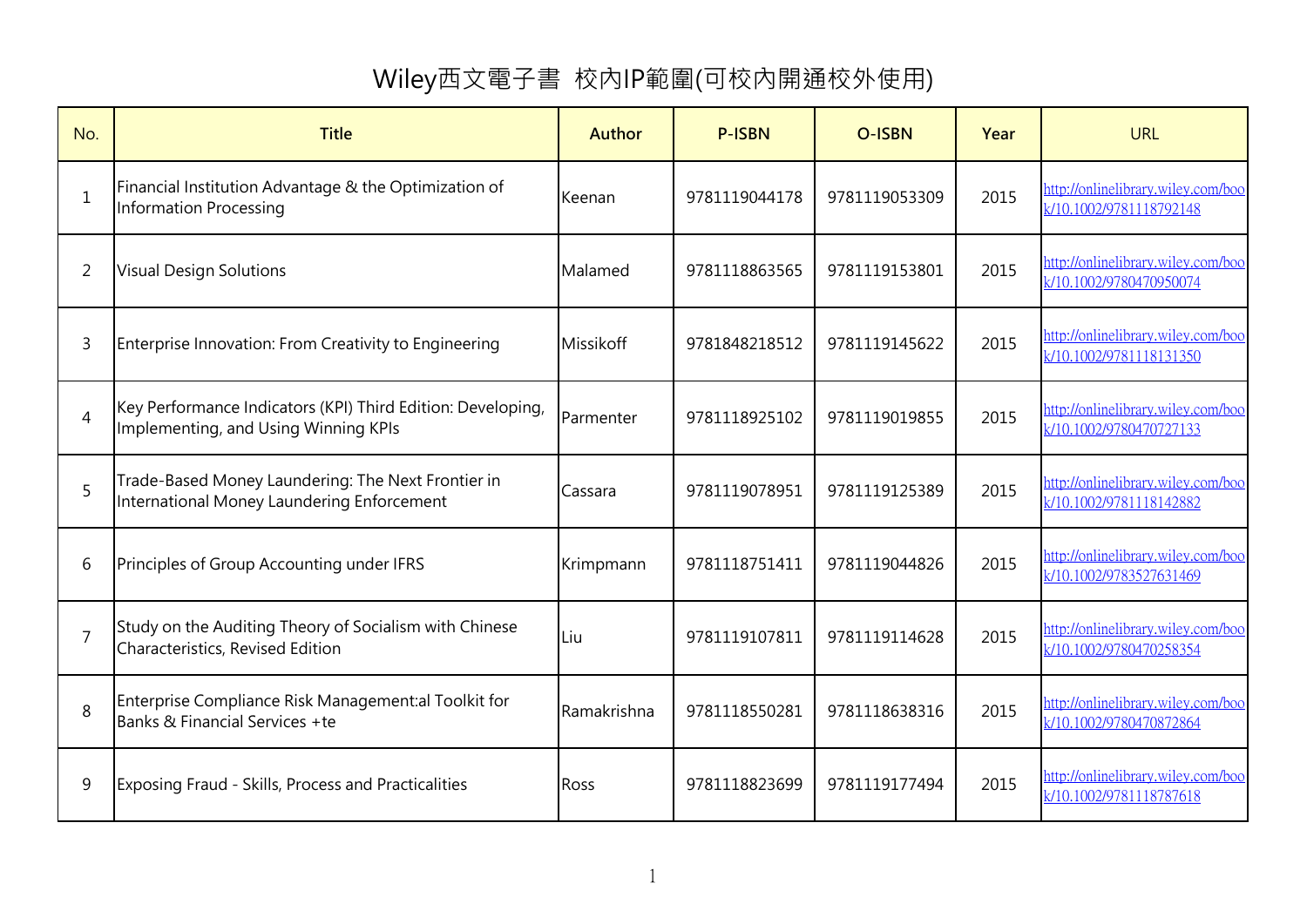| No. | <b>Title</b>                                                                                                                                                 | Author       | <b>P-ISBN</b> | <b>O-ISBN</b> | Year | <b>URL</b>                                                    |
|-----|--------------------------------------------------------------------------------------------------------------------------------------------------------------|--------------|---------------|---------------|------|---------------------------------------------------------------|
| 10  | Wiley GAAP for Governments 2015 - Interpretationand<br>Application of Generally Accepted Accounting Principles for<br><b>State and Local Governments</b>     | Ruppel       | 9781118979907 | 9781118979945 | 2015 | http://onlinelibrary.wiley.com/boo<br>k/10.1002/9783527612765 |
| 11  | The Accredited Counter Fraud Specialist Handbook                                                                                                             | Tunley       | 9781118798805 | 9781119017257 | 2014 | http://onlinelibrary.wiley.com/boo<br>k/10.1002/9781118273289 |
| 12  | Advanced Excel Reporting for Management Accountants +<br>Website                                                                                             | Blackwood    | 9781118657720 | 9781118777169 | 2014 | http://onlinelibrary.wiley.com/boo<br>k/10.1002/9781118555927 |
| 13  | Wiley GAAP 2015 - Interpretation and Applicationof<br><b>Generally Accepted Accounting Principles</b>                                                        | Flood        | 9781118945193 | 9781118945056 | 2014 | http://onlinelibrary.wiley.com/boo<br>k/10.1002/9781118572610 |
| 14  | Fraud and Fraud Detection + Website: A Data Analytics<br>Approach                                                                                            | Gee          | 9781118779651 | 9781118936764 | 2014 | http://onlinelibrary.wiley.com/boo<br>k/10.1002/9781118795620 |
| 15  | Managing the Transition to IFRS-Based Financial Reporting:<br>A Practical Guide to Planning and Implementing a Transition Weaver<br>to IFRS or National GAAP |              | 9781118643747 | 9781118924839 | 2014 | http://onlinelibrary.wiley.com/boo<br>k/10.1002/0470024275    |
| 16  | Audit and Assurance Essentials for Professional Accountancy<br>Exams + Website                                                                               | Bagshaw      | 9781119968795 | 9781119208204 | 2015 | http://onlinelibrary.wiley.com/boo<br>k/10.1002/9783527618248 |
| 17  | Faces of Fraud: Cases and Lessons from a Life Fighting<br>Fraudsters                                                                                         | Biegelman    | 9781118002742 | 9781118556917 | 2013 | http://onlinelibrary.wiley.com/boo<br>k/10.1002/9780470444214 |
| 18  | Accounting Best Practices, Seventh Edition                                                                                                                   | <b>Bragg</b> | 9781118404140 | 9781118555958 | 2013 | http://onlinelibrary.wiley.com/boo<br>k/10.1002/9783527658862 |
| 19  | <b>IFRS</b> Essentials                                                                                                                                       | Christian    | 9781118494714 | 9781119207917 | 2015 | http://onlinelibrary.wiley.com/boo<br>k/10.1002/9781118706664 |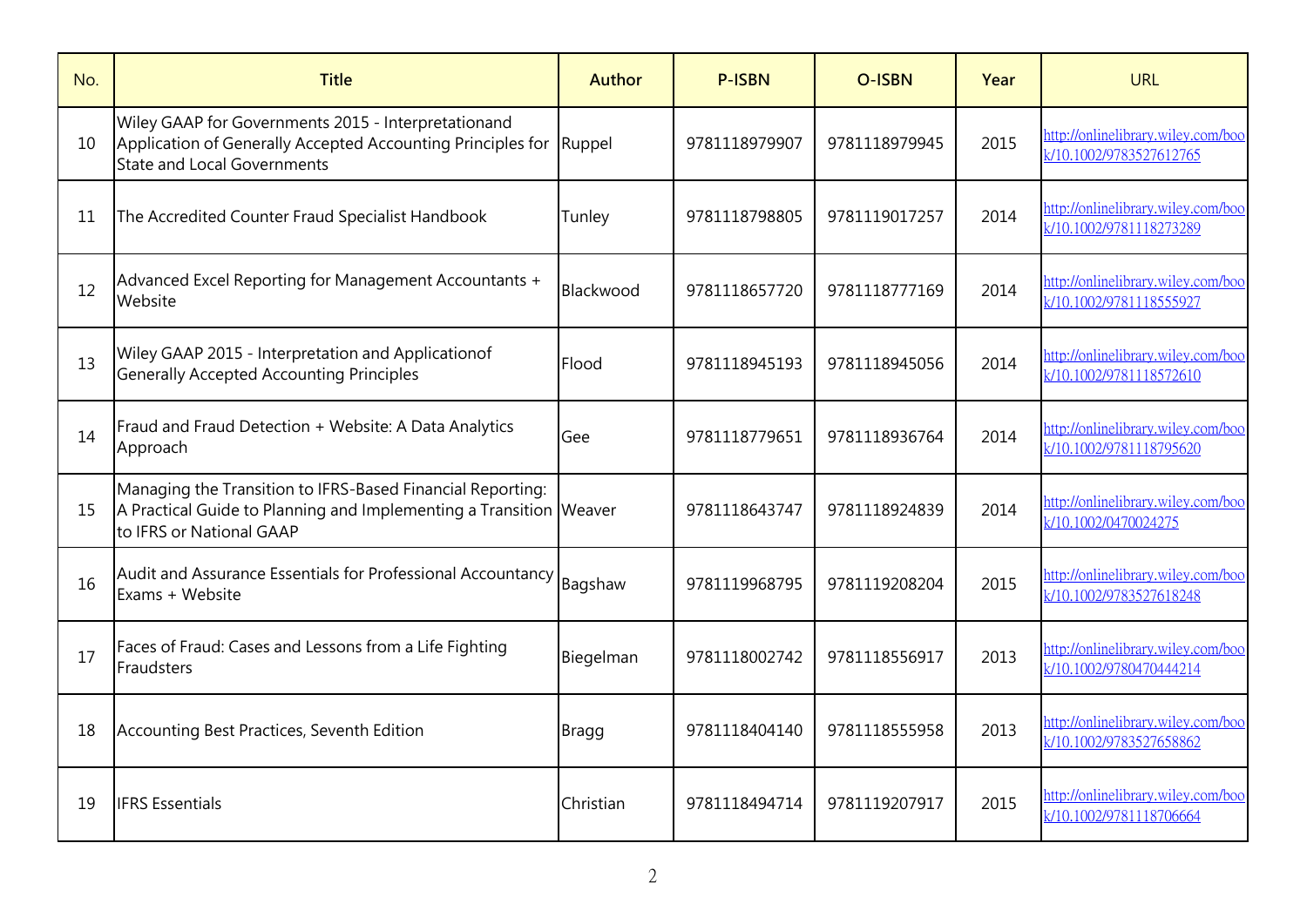| No. | <b>Title</b>                                                                                                                       | <b>Author</b>   | <b>P-ISBN</b> | <b>O-ISBN</b> | Year | <b>URL</b>                                                    |
|-----|------------------------------------------------------------------------------------------------------------------------------------|-----------------|---------------|---------------|------|---------------------------------------------------------------|
| 20  | Standards of Value, Second Edition: Theory and Applications Fishman                                                                |                 | 9781118138533 | 9781119204244 | 2015 | http://onlinelibrary.wiley.com/boo<br>k/10.1002/9780471690726 |
| 21  | Using Analytics to Detect Possible Fraud: Tools and<br>Techniques                                                                  | Mantone         | 9781118585627 | 9781118715789 | 2013 | http://onlinelibrary.wiley.com/boo<br>k/10.1002/9781118662724 |
| 22  | Detecting Fraud in Organizations: Techniques, Tools, and<br>Resources                                                              | Petrucelli      | 9781118103142 | 9781118555972 | 2013 | http://onlinelibrary.wiley.com/boo<br>k/10.1002/9780470610794 |
| 23  | The Handbook of Global Corporate Treasury + Website                                                                                | <b>RAJENDRA</b> | 9781118122839 | 9781119199243 | 2015 | http://onlinelibrary.wiley.com/boo<br>k/10.1002/9780470599730 |
| 24  | Fraud Analytics: Strategies and Methods for Detection and<br>Prevention                                                            | Spann           | 9781118230688 | 9781118284049 | 2015 | http://onlinelibrary.wiley.com/boo<br>k/10.1002/9783527610761 |
| 25  | IT Auditing and Application Controls for Small and Mid-<br>Sized Enterprises: Revenue, Expenditure, Inventory, Payroll<br>and More | Wood            | 9781118072615 | 9781118801024 | 2014 | http://onlinelibrary.wiley.com/boo<br>k/10.1002/047174882X    |
| 26  | Financial Fraud Prevention and Detection: Governance and<br><b>Effective Practices</b>                                             | Young           | 9781118617632 | 9781118691748 | 2013 | http://onlinelibrary.wiley.com/boo<br>k/10.1002/9780470755914 |
| 27  | Risk Management at the Top - A Guide to Risk andits<br>Governance in Financial Institutions                                        | Laycock         | 9781118497425 | 9781118497449 | 2015 | http://onlinelibrary.wiley.com/boo<br>k/10.1002/9781118266588 |
| 28  | High-Frequency Trading + Website, Second Edition: A<br>Practical Guide to Algorithmic Strategies and Trading<br><b>Systems</b>     | Aldridge        | 9781118343500 | 9781119203803 | 2015 | http://onlinelibrary.wiley.com/boo<br>k/10.1002/9781118342978 |
| 29  | An Introduction to Value-at-Risk 5e                                                                                                | Choudhry        | 9781118316726 | 9781119208037 | 2015 | http://onlinelibrary.wiley.com/boo<br>k/10.1002/9781118804537 |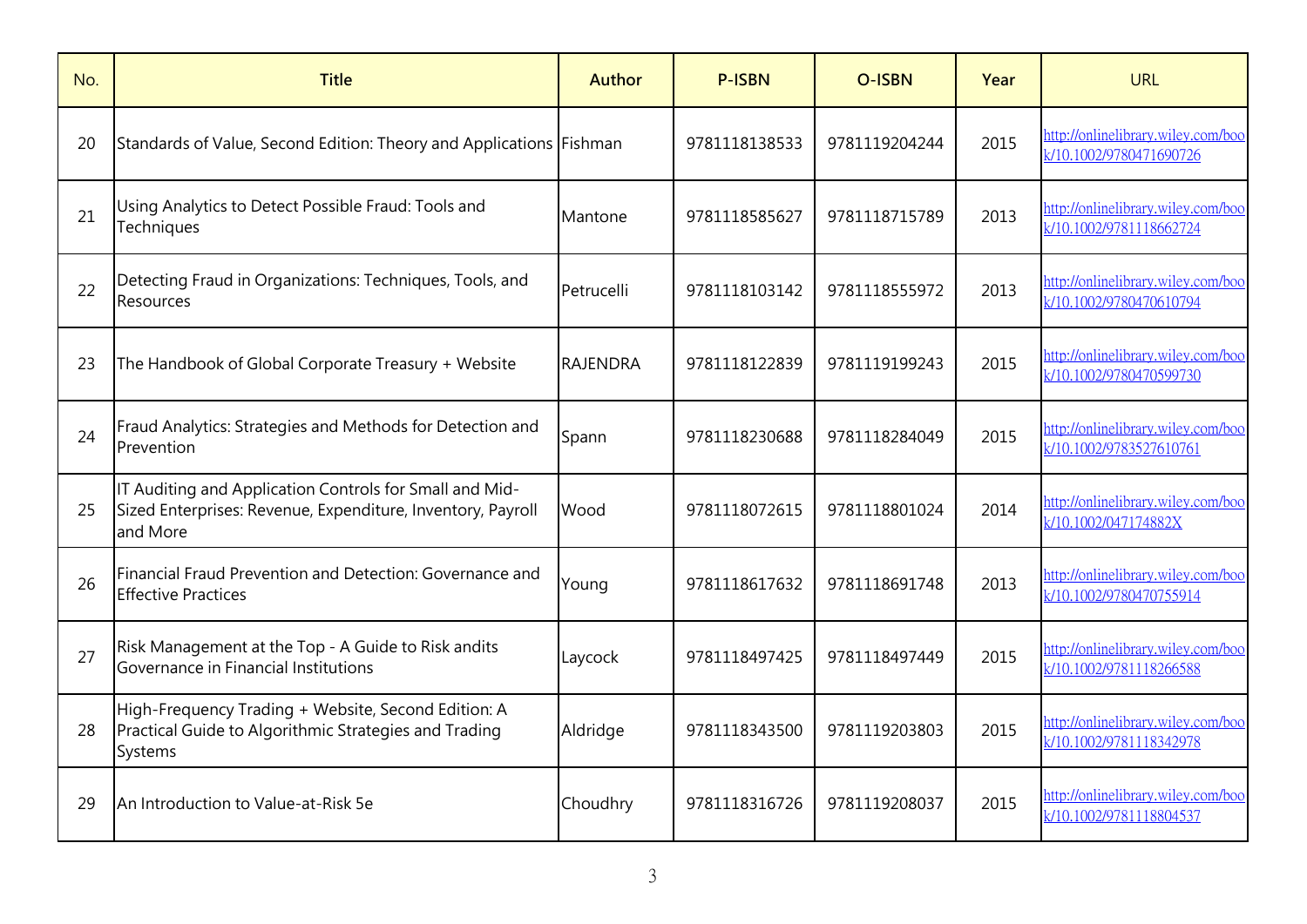| No. | <b>Title</b>                                                                             | <b>Author</b> | <b>P-ISBN</b> | <b>O-ISBN</b> | Year | <b>URL</b>                                                    |
|-----|------------------------------------------------------------------------------------------|---------------|---------------|---------------|------|---------------------------------------------------------------|
| 30  | Portfolio Investment Opportunities in China                                              | Darst         | 9781118479926 | 9781118503003 | 2015 | http://onlinelibrary.wiley.com/boo<br>k/10.1002/9780470132579 |
| 31  | Portfolio Investment Opportunities in India                                              | Darst         | 9781118824276 | 9781119204091 | 2015 | http://onlinelibrary.wiley.com/boo<br>k/10.1002/9780470823477 |
| 32  | Portfolio Investment Opportunities in Managed Futures                                    | Darst         | 9781118487457 | 9781119204176 | 2015 | http://onlinelibrary.wiley.com/boo<br>k/10.1002/9780470586266 |
| 33  | Portfolio Investment Opportunities in Precious Metals                                    | Darst         | 9781118487464 | 9781118503041 | 2015 | http://onlinelibrary.wiley.com/boo<br>k/10.1002/9781444355024 |
| 34  | Project Financing, Third Edition: Asset-Based Financial<br>Engineering                   | Finnerty      | 9781118394106 | 9781119204169 | 2015 | http://onlinelibrary.wiley.com/boo<br>k/10.1002/9780470882221 |
| 35  | How to Be an Investment Banker: Recruiting, Interviewing,<br>and Landing the Job +WS     | Gutmann       | 9781118487624 | 9781119204992 | 2015 | http://onlinelibrary.wiley.com/boo<br>k/10.1002/9781118062302 |
| 36  | The Art of Value Investing: How the World's Best Investors<br><b>Beat the Market</b>     | Heins         | 9780470479773 | 9781119205685 | 2015 | http://onlinelibrary.wiley.com/boo<br>k/10.1002/9780470294635 |
| 37  | Upstream Petroleum Fiscal and Valuation Modelingin Excel -<br>A Worked Examples Approach | Kasriel       | 9780470686829 | 9781119208624 | 2015 | http://onlinelibrary.wiley.com/boo<br>k/10.1002/9781119972020 |
| 38  | Bubble Value at Risk: A Countercyclical Risk Management<br>Approach                      | Wong          | 9781118550342 | 9781119198925 | 2015 | http://onlinelibrary.wiley.com/boo<br>k/10.1002/9783527646340 |
| 39  | Impact Investment: Process and Social Impact Analysis +<br>Website                       | Allman        | 9781118848647 | 9781119009801 | 2015 | http://onlinelibrary.wiley.com/boo<br>k/10.1002/9783527619252 |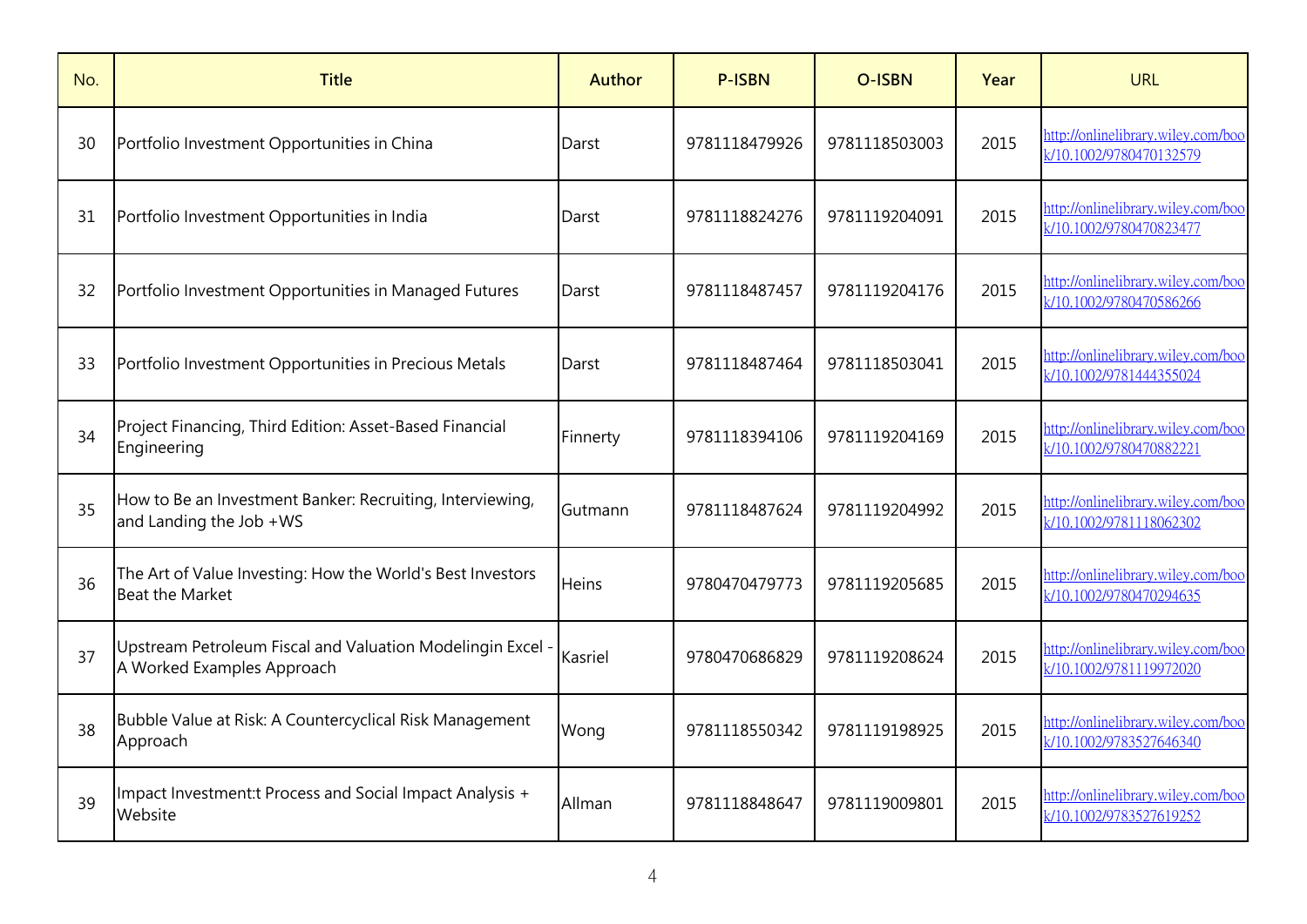| No. | <b>Title</b>                                                                                                                            | Author        | <b>P-ISBN</b> | <b>O-ISBN</b> | Year | <b>URL</b>                                                    |
|-----|-----------------------------------------------------------------------------------------------------------------------------------------|---------------|---------------|---------------|------|---------------------------------------------------------------|
| 40  | The Trade Lifecycle: Behind the Scenes of the Trading<br>Process <sub>2e</sub>                                                          | <b>Baker</b>  | 9781118999462 | 9781119014393 | 2015 | http://onlinelibrary.wiley.com/boo<br>k/10.1002/9783527670185 |
| 41  | Goals-Based Wealth Management: An Integrated and<br>Practical Approach to Changing the Structure of Wealth<br><b>Advisory Practices</b> | <b>Brunel</b> | 9781118995907 | 9781119025306 | 2015 | http://onlinelibrary.wiley.com/boo<br>k/10.1002/9781118451915 |
| 42  | <b>Financial Markets Operations Management</b>                                                                                          | Dickinson     | 9781118843918 | 9781119208365 | 2015 | http://onlinelibrary.wiley.com/boo<br>k/10.1002/9781118688977 |
| 43  | How to Implement Market Models Using VBA                                                                                                | Goossens      | 9781118962008 | 9781119065838 | 2015 | http://onlinelibrary.wiley.com/boo<br>k/10.1002/9780470695135 |
| 44  | XVA - Credit, Funding and Capital Valuation Adjustments                                                                                 | Green         | 9781118556788 | 9781119161233 | 2015 | http://onlinelibrary.wiley.com/boo<br>k/10.1002/0471757128    |
| 45  | The xVA Challenge - Counterparty Credit Risk, Funding,<br>Collateral, and Capital, 3e                                                   | Gregory       | 9781119109419 | 9781119109440 | 2015 | http://onlinelibrary.wiley.com/boo<br>k/10.1002/0471231444    |
| 46  | Inside Volatility Filtering, Second Edition: The Secrets of<br>Skewness                                                                 | Javaheri      | 9781118943977 | 9781118949092 | 2015 | http://onlinelibrary.wiley.com/boo<br>k/10.1002/9781118622162 |
| 47  | Kase on Technical Analysis Workbook + Video Course:<br>Trading and Forecasting                                                          | Kase          | 9781118818978 | 9781119209737 | 2015 | http://onlinelibrary.wiley.com/boo<br>k/10.1002/9780470622834 |
| 48  | Short-Selling with the O'Neil Disciples: Turn to the Dark Side<br>of Trading                                                            | Morales       | 9781118970973 | 9781118971000 | 2015 | http://onlinelibrary.wiley.com/boo<br>k/10.1002/9780470612439 |
| 49  | Trading with Intermarket Analysis: A Visual Approach to<br>Beating the Financial Markets Using Exchange-Traded Funds                    | Murphy        | 9781119210016 | 9781119205067 | 2015 | http://onlinelibrary.wiley.com/boo<br>k/10.1002/9781118732465 |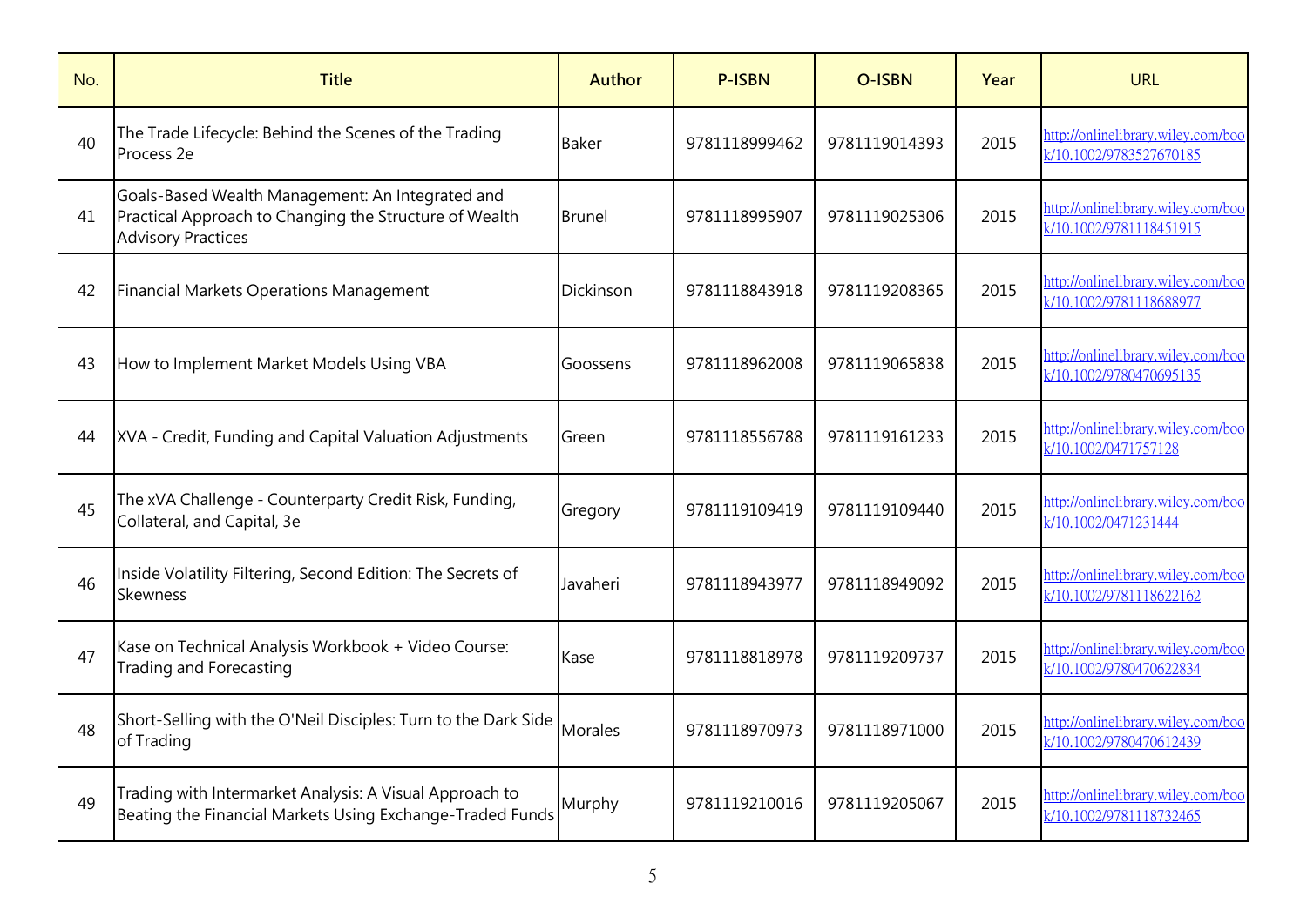| No. | <b>Title</b>                                                                                                   | Author          | <b>P-ISBN</b> | <b>O-ISBN</b> | Year | <b>URL</b>                                                    |
|-----|----------------------------------------------------------------------------------------------------------------|-----------------|---------------|---------------|------|---------------------------------------------------------------|
| 50  | Accounting for Derivatives - Advanced Hedgingunder IFRS 9<br>2e                                                | Ramirez         | 9781118817971 | 9781119065876 | 2015 | http://onlinelibrary.wiley.com/boo<br>k/10.1002/9781118105818 |
| 51  | Business Risk and Simulation Modelling in Practice - Using<br>Excel, VBA and @RISK + Website                   | Rees            | 9781118904053 | 9781118904022 | 2015 | http://onlinelibrary.wiley.com/boo<br>k/10.1002/9781118402542 |
| 52  | Handbook of Multi-Commodity Markets and Products -<br>Structuring, Trading and Risk Management                 | Roncoroni       | 9780470745243 | 9781119011590 | 2015 | http://onlinelibrary.wiley.com/boo<br>k/10.1002/9783527613069 |
| 53  | The Heston Model and Its Extensions in VBA + Website                                                           | Rouah           | 9781119003304 | 9781119020523 | 2015 | http://onlinelibrary.wiley.com/boo<br>k/10.1002/9781118613382 |
| 54  | Financial Forecasting, Analysis and Modelling - A Framework<br>for Long-Term Forecasting                       | Samonas         | 9781118921081 | 9781118921111 | 2015 | http://onlinelibrary.wiley.com/boo<br>k/10.1002/9781118268360 |
| 55  | A Guide to Starting Your Hedge Fund                                                                            | Serrano Berntse | 9780470519400 | 9781119065265 | 2015 | http://onlinelibrary.wiley.com/boo<br>k/10.1002/9780470664797 |
| 56  | Agricultural Finance - From Crops to Land, Waterand<br>Infrastructure                                          | Geman           | 9781118827383 | 9781118827352 | 2015 | http://onlinelibrary.wiley.com/boo<br>k/10.1002/9781118673454 |
| 57  | How to Price and Trade Options: Identify, Analyze, and<br><b>Execute the Best Trade Probabilities</b>          | Sherbin         | 9781118871140 | 9781118871454 | 2015 | http://onlinelibrary.wiley.com/boo<br>k/10.1002/9781118701881 |
| 58  | The Advanced Fixed Income and Derivatives Management<br>Guide                                                  | Simozar         | 9781119014140 | 9781119014157 | 2015 | http://onlinelibrary.wiley.com/boo<br>k/10.1002/9781118808962 |
| 59  | Financial Risk Management: Applications in Market, Credit,<br>Asset and Liability Management and Firmwide Risk | Skoglund        | 9781119135517 | 9781119157502 | 2015 | http://onlinelibrary.wiley.com/boo<br>k/10.1002/9781118480007 |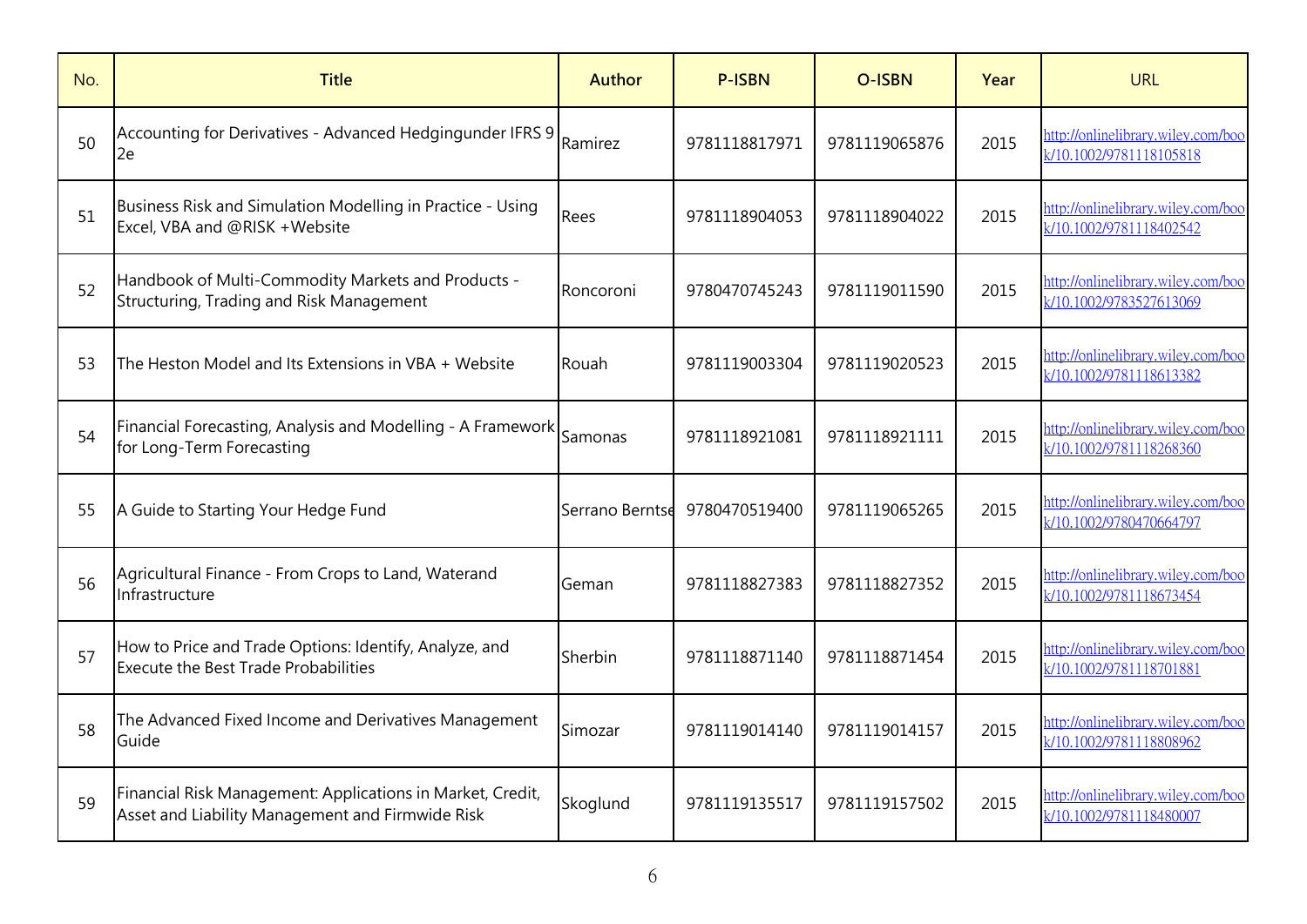| No. | <b>Title</b>                                                                  | Author  | <b>P-ISBN</b> | <b>O-ISBN</b> | Year | <b>URL</b>                                                    |
|-----|-------------------------------------------------------------------------------|---------|---------------|---------------|------|---------------------------------------------------------------|
| 60  | Liquidity Management - A Funding Risk Handbook                                | Soprano | 9781118413999 | 9781119087946 | 2015 | http://onlinelibrary.wiley.com/boo<br>k/10.1002/9781118406038 |
| 61  | Patent Engineering: ePatent Portfolio and Controlling the<br>Marketplace      | Rimai   | 9781118946091 | 9781118946138 | 2016 | http://onlinelibrary.wiley.com/boo<br>k/10.1002/9781118946138 |
| 62  | Milesetones in European Housing Finance                                       | Lunde   | 9781118929452 | 9781118929421 | 2016 | http://onlinelibrary.wiley.com/boo<br>k/10.1002/9781118929421 |
| 63  | Planning Gain providing infrastructure & affordable housing                   | Crook   | 9781118219812 | 9781119075103 | 2016 | http://onlinelibrary.wiley.com/boo<br>k/10.1002/9781119075103 |
| 64  | The Making of a World City - London 1991 to 2021                              | Clark   | 9781118609743 | 9781118609705 | 2014 | http://onlinelibrary.wiley.com/boo<br>k/10.1002/9781118609705 |
| 65  | Social Housing in Europe                                                      | Scanlon | 9781118412343 | 9781118412367 | 2014 | http://onlinelibrary.wiley.com/boo<br>k/10.1002/9781118412367 |
| 66  | Real Estate Finance in the New Economy                                        | Tiwari  | 9781405158718 | 9781118836651 | 2014 | http://onlinelibrary.wiley.com/boo<br>k/10.1002/9781118836651 |
| 67  | Towers, Turbines and Transmission Lines - Impacts On<br><b>Property Value</b> | Bond    | 9781444330076 | 9781118533215 | 2013 | http://onlinelibrary.wiley.com/boo<br>k/10.1002/9781118533215 |
| 68  | <b>Real Estate and Globalisation</b>                                          | Barkham | 9780470655979 | 9781118351642 | 2012 | http://onlinelibrary.wiley.com/boo<br>k/10.1002/9781118351642 |
| 69  | Global Real Estate Investment Trusts - People, Process and<br>Management      | Parker  | 9781405187220 | 9781118256558 | 2012 | http://onlinelibrary.wiley.com/boo<br>k/10.1002/9781118256558 |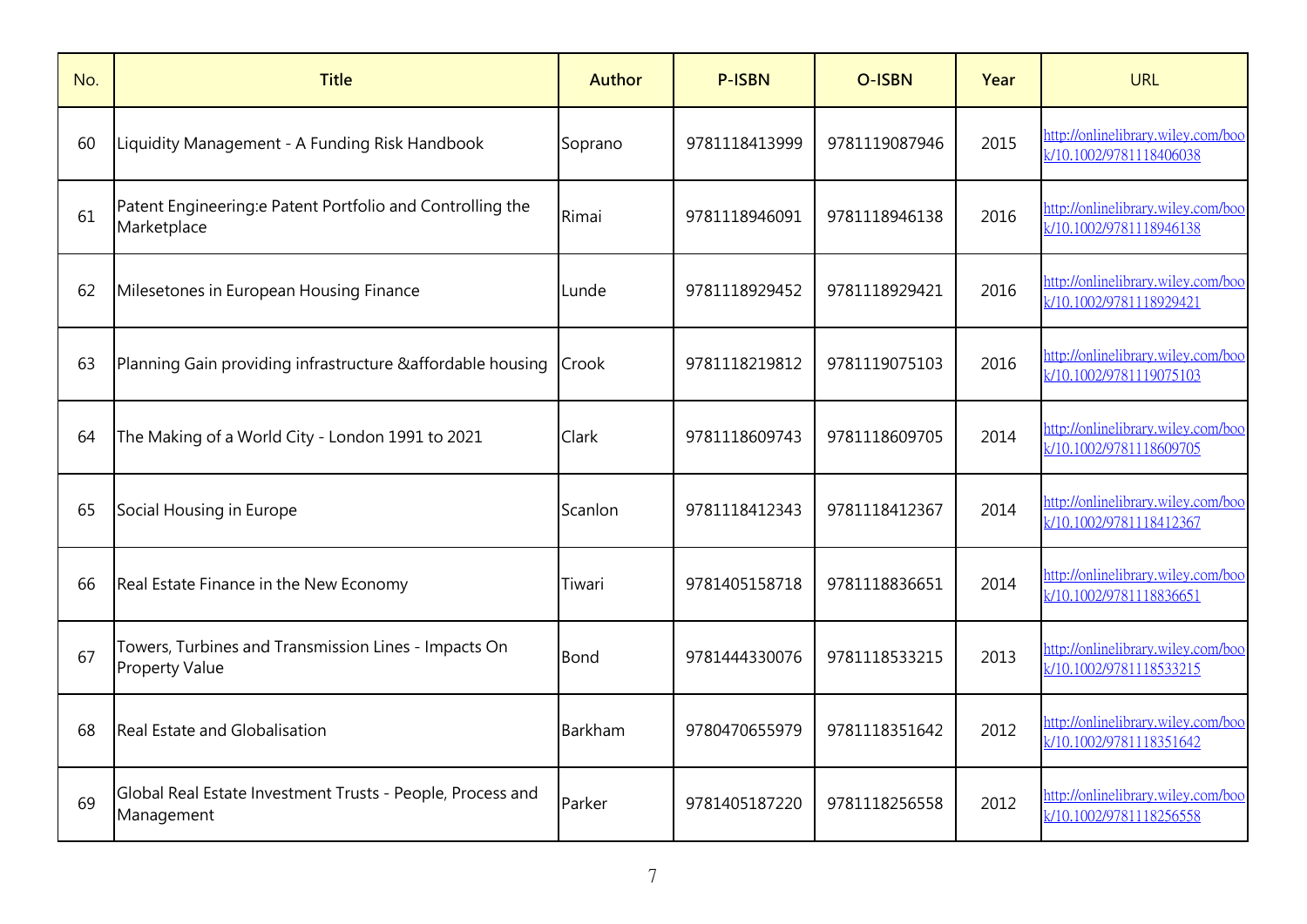| No. | <b>Title</b>                                                                                                                              | <b>Author</b> | <b>P-ISBN</b> | <b>O-ISBN</b> | Year | <b>URL</b>                                                    |
|-----|-------------------------------------------------------------------------------------------------------------------------------------------|---------------|---------------|---------------|------|---------------------------------------------------------------|
| 70  | Global Property Investment - Strategies, Structures,<br>Decisions                                                                         | Baum          | 9781444335286 | 9781444347289 | 2012 | http://onlinelibrary.wiley.com/boo<br>k/10.1002/9781444347289 |
| 71  | Urban Design in the Real Estate Development Process -<br>policy tools and property decisions                                              | Tiesdell      | 9781405192194 | 9781444341188 | 2011 | http://onlinelibrary.wiley.com/boo<br>k/10.1002/9781444341188 |
| 72  | Gear Up - Test Your Business Model Potential and Plan Your<br>Path to Success                                                             | Ramfelt       | 9780857085627 | 9780857086563 | 2014 | http://onlinelibrary.wiley.com/boo<br>k/10.1002/9780857086563 |
| 73  | The Social Media Handbook for Financial Advisors: How to<br>Use LinkedIn, Facebook, and Twitter to Build and Grow Your<br><b>Business</b> | Halloran      | 9781118208014 | 9781118531792 | 2012 | http://onlinelibrary.wiley.com/boo<br>k/10.1002/9781118531792 |
| 74  | Big Data, Big Analytics: Emerging Business Intelligence and<br>Analytic Trends for Today's Businesses                                     | Minelli       | 9781118147603 | 9781118562260 | 2013 | http://onlinelibrary.wiley.com/boo<br>k/10.1002/9781118562260 |
| 75  | The Entrepreneur's Growth Startup Handbook: 7 Secrets to<br>Venture Funding and Successful Growth                                         | Feldman       | 9781118445655 | 9781118643273 | 2013 | http://onlinelibrary.wiley.com/boo<br>k/10.1002/9781118643273 |
| 76  | Big Data, Data Mining, and Machine Learning: Value<br><b>Creation for Business Leaders and Practitioners</b>                              | Dean          | 9781118618042 | 9781118691786 | 2014 | http://onlinelibrary.wiley.com/boo<br>k/10.1002/9781118691786 |
| 77  | Big Data, Big Innovation: Enabling Competitive<br>Differentiation through Business Analytics                                              | <b>Stubbs</b> | 9781118724644 | 9781118914984 | 2014 | http://onlinelibrary.wiley.com/boo<br>k/10.1002/9781118914984 |
| 78  | Myths and Mortals: Family Business Leadership and<br><b>Succession Planning</b>                                                           | Keyt          | 9781118928967 | 9781118932285 | 2015 | http://onlinelibrary.wiley.com/boo<br>k/10.1002/9781118932285 |
| 79  | Customer's New Voice: Extreme Relevancy and Experience<br>through Volunteered Customer Information                                        | McKean        | 9781119002321 | 9781119017097 | 2014 | http://onlinelibrary.wiley.com/boo<br>k/10.1002/9781119017097 |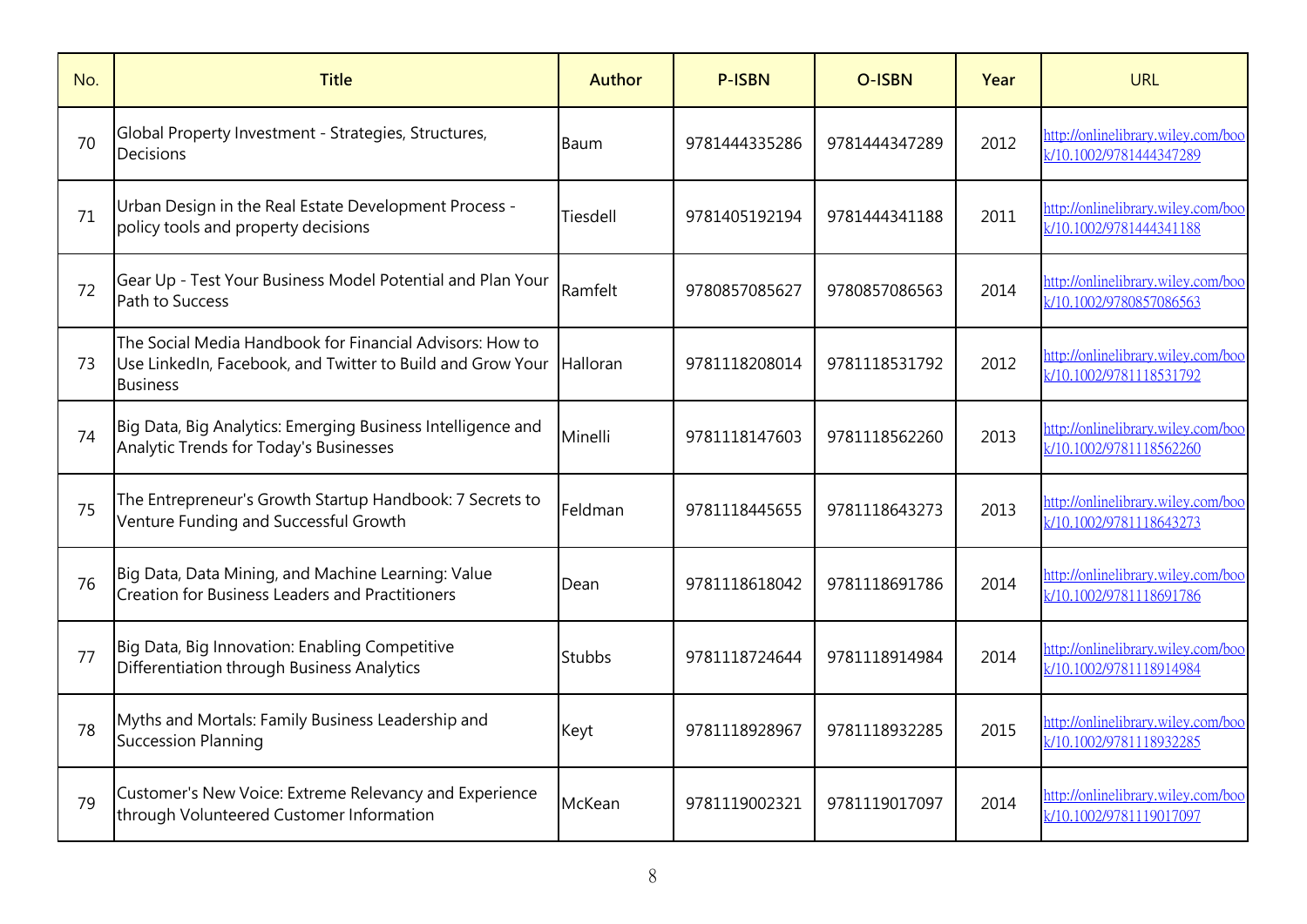| No. | <b>Title</b>                                                                                                     | <b>Author</b> | <b>P-ISBN</b> | <b>O-ISBN</b> | Year | <b>URL</b>                                                    |
|-----|------------------------------------------------------------------------------------------------------------------|---------------|---------------|---------------|------|---------------------------------------------------------------|
| 80  | Reframe the Marketplace: The Total Market Approach to<br>Reaching the New Majority                               | Bowman        | 9781119100256 | 9781119176329 | 2015 | http://onlinelibrary.wiley.com/boo<br>k/10.1002/9781119176329 |
| 81  | Service Design for Business: A Practical Guide to Optimizing<br>the Customer Experience                          | Reason        | 9781118988923 | 9781119176541 | 2015 | http://onlinelibrary.wiley.com/boo<br>k/10.1002/9781119176541 |
| 82  | Organization 2e - Contemporary Principles and Practice                                                           | Child         | 9781119951834 | 9781119176862 | 2015 | http://onlinelibrary.wiley.com/boo<br>k/10.1002/9781119176862 |
| 83  | On Top of the Cloud: How CIOs Leverage New Technologies<br>to Drive Change and Build Value Across the Enterprise | Muller        | 9781118065822 | 9781119202615 | 2012 | http://onlinelibrary.wiley.com/boo<br>k/10.1002/9781119202615 |
| 84  | World Class Communication: How Great CEOs Win with the<br>Public, Shareholders, Employees, and the Media         | Scudder       | 9781118230053 | 9781119203346 | 2012 | http://onlinelibrary.wiley.com/boo<br>k/10.1002/9781119203346 |
| 85  | Design Like Apple: Seven Principles For Creating Insanely<br><b>Great Products, Services, and Experiences</b>    | Edson         | 9781118290316 | 9781119203520 | 2012 | http://onlinelibrary.wiley.com/boo<br>k/10.1002/9781119203520 |
| 86  | The Retargeting Playbook: How to Turn Web-Window<br>Shoppers into Customers                                      | <b>Berke</b>  | 9781118832646 | 9781119204145 | 2014 | http://onlinelibrary.wiley.com/boo<br>k/10.1002/9781119204145 |
| 87  | Store Wars - The Worldwide Battle for Mindspaceand<br>Shelfspace, Online and In-Store 2e                         | Thain         | 9781118374061 | 9781119207832 | 2012 | http://onlinelibrary.wiley.com/boo<br>k/10.1002/9781119207832 |
| 88  | The Handbook of Mobile Market Research - Tools and<br><b>Techniques for Market Researchers</b>                   | Poynter       | 9781118935620 | 9781119208198 | 2014 | http://onlinelibrary.wiley.com/boo<br>k/10.1002/9781119208198 |
| 89  | An Other Kingdom: Departing the Consumer Culture                                                                 | <b>Block</b>  | 9781119194729 | 9781119234319 | 2016 | http://onlinelibrary.wiley.com/boo<br>k/10.1002/9781119234319 |